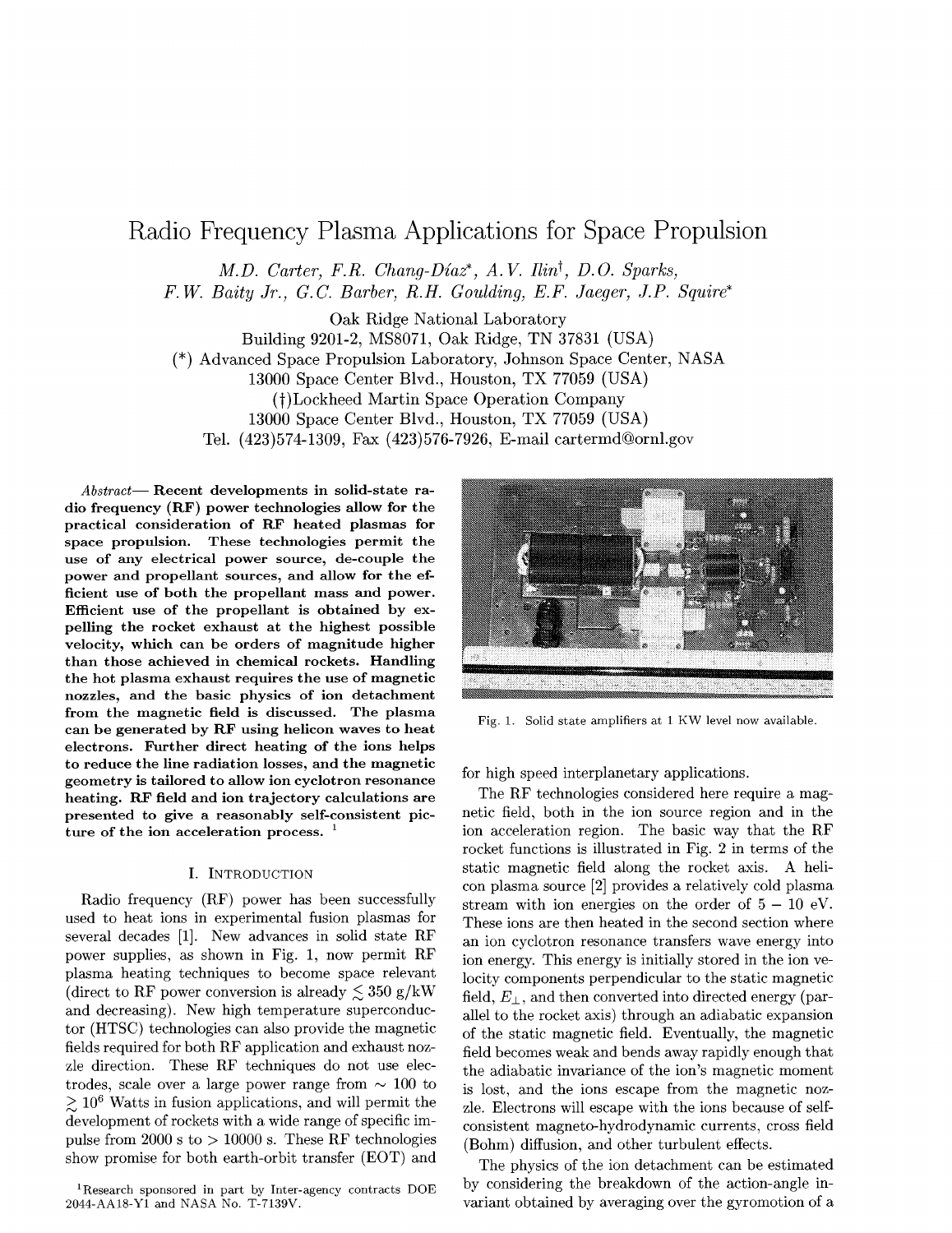

Fig. 2. Magnetic topology of RF heated thruster.

charged particle in a strong magnetic field,  $\mu = E_{\perp}/B_0$ (magnetic moment), where *Bo* is the static magnetic field strength. A charged particle's  $\mu$  is a well conserved quantity until the static magnetic field changes with a scale length comparable to the particle's gyromotion, at which point the orbit effectively becomes unmagnetized.

The action integral used to calculate  $\mu$  is performed over a gyro-orbit. Therefore, the action invariant  $(\mu)$ will be destroyed if the orbit becomes very eccentric in a single gyroperiod. Defining  $\rho$  to be the average gyro-radius during a gyro-period, and using  $\Delta$  to denote the change in a quantity after a gyro-period, the orbit becomes unmagnetized when  $\Delta \rho \gtrsim \rho$ . This relationship can be written as

$$
\frac{\Delta \rho}{\rho} = \frac{1}{2} \left[ \frac{\Delta \mu}{\mu} - \frac{\Delta \Omega}{\Omega} \right] \approx -\frac{\Delta \Omega}{2\Omega} \gtrsim 1 \tag{1}
$$

where  $\Omega$  is the gyrofrequency, and the approximation assumes that  $\Delta\mu/\mu$  (evaluated at the guiding center location) remains small until the orbit becomes unmagnetized. The quantity  $\Delta\Omega/\Omega$  can be estimated using the path of a field line since the exact orbit roughly spirals around a guiding center orbit until *n* is no longer conserved. This approximation allows Eq. 1 to be estimated with knowledge of only geometric quantities and the particle's energy. Along a field line  $\Delta\Omega/\Omega \approx \Delta s/\bar{b} \cdot \nabla B_0/|B_0|$  where  $\hat{b}$  is a unit vector along the field line, and  $\Delta s$  is the distance traveled along the field line during a gyroperiod. Assuming that most of the particle's energy has been converted into the parallel direction while  $\mu$  is still conserved,  $\Delta s \approx 2\pi v/\langle\Omega\rangle$ , where *v* is the particle's speed and  $\langle \Omega \rangle$  is the average gyrofrequency along the orbit. Thus, the estimate for the spatial location where the orbit becomes unmagnetized is given by

$$
\left| \frac{\hat{b} \cdot \nabla B_0}{B_0^2} \right| \gtrsim 2200 \frac{Z}{\sqrt{AE}} \tag{2}
$$

where *A* is the atomic weight, *Z* is the absolute value of the charge state,  $E$  is the particle energy in eV,  $B_0$ is in Tesla, and the gradient scale is in  $m^{-1}$ .

The required values of *Bo* for good ion heating are determined by the ion cyclotron resonance heating (ICRH) process. ICRH requires that the RF frequency,  $f$ , match the cyclotron motion of the ion,

 $f_i = qB_0/(2\pi m) \approx 15 Z B_0/A$  (MHz), where, *q* is the ion charge and *m* is the ion mass. The coupling of the RF power tends to improve with increasing  $f$ , and a minimal RF coupling resistance is needed to efficiently handle the RF power. Preliminary results indicate that  $f \geq 1$  MHz will be required for small thruster systems. Only  $Z = 1$  is considered to maintain a low energy cost for ion production and easier ion detachment. Thus,  $B_0 \geq 0.1$  T is needed for  $A = 1$  (Hydrogen); easily obtainable with present HTSC technology. Constraints on HTSC materials may provide a challenge for applying ICRH acceleration techniques to ions with high *A.*

In section II, we discuss ion propellant choices based on simplified mission requirements. In section III, we discuss RF models used to calculate the RF fields and plasma interactions in RF rocket designs. In section IV, we give our conclusions.

### II. PROPELLANT CHOICES

Initial technologies are aimed at low ion mass to ease the magnet and RF design requirements, and thus, have high specific impulse  $(I_{sp}) \equiv v/9.8 \text{ms}^{-2}$ . Although the thrust is reduced for low ion mass, the resulting high *Isp* can have significant advantages for some applications. First, the high mass propellants are typically rare and expensive noble gases such as Xenon. In addition, maximum practical acceleration energies lead to specific impulse limits for high mass ions such that a large total propellant mass must be launched to reach high final payload speeds. High final payload speeds will be required for practical interplanetary missions, and minimizing the launched propellant mass can lead to lower cost missions or higher delivered payloads.

To demonstrate the advantages of high *Isp* and low propellant ion mass, consider a simple power balance for a rocket with fixed *Isp.* The total power into the plasma stream, *P<sup>t</sup> ,* is the sum of the power required to produce the plasma stream, *Pion,* plus the power that provides the kinetic energy (and momentum) for the exhaust. To simplify the ion production model, we define the average energy required to produce an electron/ion pair, *Eion,* which includes any radiation or other losses incurred when producing the plasma stream. For an ion with atomic weight,  $A, P_{ion} \approx 10^8 E_{ion} m'/A$ , where  $P_{ion}$  is in Watts,  $E_{ion}$  is in electron-Volts (eV), and  $m'$ is the mass flow rate in kg/sec. In terms of the rocket thrust,  $T \equiv m'v$ , the exhaust velocity in the rocket frame can be expressed as

$$
v = \frac{P_t}{T} \left( 1 + \sqrt{1 - \frac{2 \times 10^8 E_{ion}}{A (P_t/T)^2}} \right)
$$
 (3)

where all units are MKS except for *Eion* which is in eV. Similarly, the thrust is given by  $T =$  $2AvP_t/(Av^2 + 2 \times 10^8 E_{ion})$ . From Eq. 3, note that for high ratios of  $P_t/T$ , the penalty for ionizing the initial plasma stream becomes negligible. Also note that some schemes for recovering part of the ionization energy may be possible if a low ratio of  $P_t/T$  is required.

To define a metric for determining the advantages of various propellants, consider a simplified one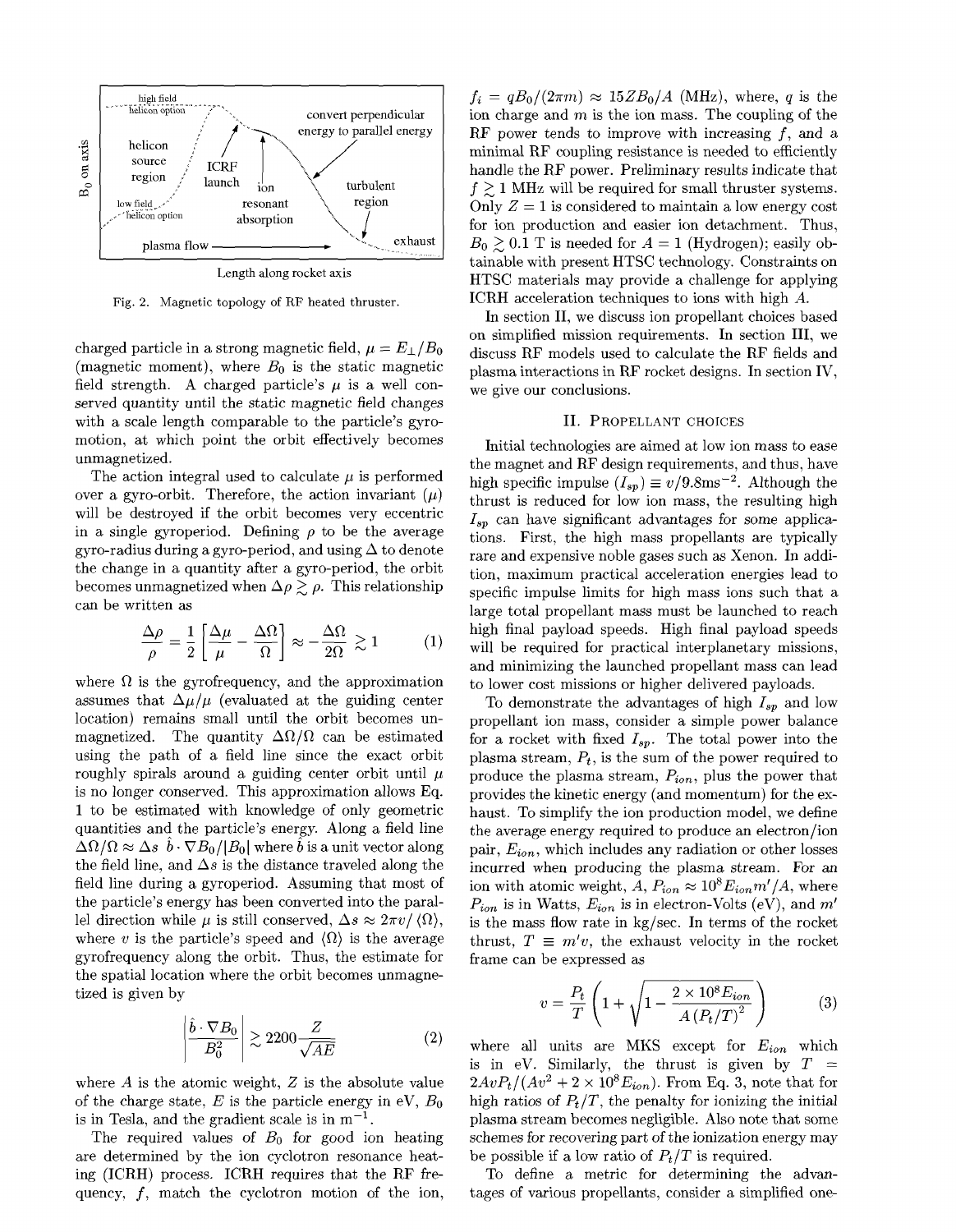dimensional mission scenario where an initial mass, *Mi,* is launched into low earth orbit and is then accelerated by a plasma rocket. We assume that the mission uses a constant exhaust velocity relative to the rocket of *v,* and expells mass at a constant flow rate, *m'* until all of the propellant is depleted. The final payload mass,  $M_p$ , is then related to the mass initially launched into low earth orbit,  $M_l$ , in terms of v and the change in speed of the final payload,  $\Delta V$ , by

$$
M_p = M_l \exp\left(-\Delta V/v\right) \tag{4}
$$

The time required to complete the velocity increment of  $\Delta V$  for the final payload is

$$
\Delta t = \frac{M_p}{2P_t} \left( v^2 + 2 \times 10^8 E_{ion} / A \right) \left( e^{\Delta V/v} - 1 \right) \tag{5}
$$

For most missions, it is desirable to maximize the final payload without requiring an excessive amount of time or power to achieve the desired orbit. The ratio of  $M_l/M_p$  determines the relative cost to launch the initial payload, and  $P_t \Delta t / M_p$  determines an effective time per unit payload mass per unit power. Thus, to simultaneously satisfy both goals, we maximize the quantity  $(M_p/M_l)/(P_t\Delta t/M_p)$  with respect to *v* where  $P_t$  and  $M_p$  are fixed parameters. We also assume that technology limits the maximum ion energy to be 1000 eV. Of course actual mission calculations are typically much more complicated, and require that the equations be integrated again to obtain the final distances traveled, but the simple results presented here can give a very good indication of the capabilities of the various propellants. Also, note that varying the specific impulse during a mission can result in even better optimization, and the RF technologies can be adjusted during a mission to sustain the optimum performance [3]. These changes could include both variations in the exhaust speed for a single propellant and retuning the system to use different propellants along the trajectory.

High ratios of power to thrust are required to achieve reasonable propellant masses for high final velocities, so the energy required to produce an electron/ion pair becomes negligible compared with the kinetic energy of the exhaust. In Fig. 3(top), the relative initial launch cost for the propellant plus payload is shown as a function of the final payload velocity. The "knee" in each curve is caused by the limit of 1000 eV on the ion energy, and thus the point where *Isp* can no longer be increased in the optimization process. Delivery time and power can be traded equally in this optimization, and Fig. 3(bottom) shows the product of power and time required to achieve a final payload speed. The light ions have a substantial advantage even for low speed increments, such as EOT, in terms of the total mass that must be initially launched to low earth orbit. The savings in propellant mass can also be traded for higher power sources to help reduce delivery time. Fig. 3 (bottom) shows that lighter ion species can also be more efficient in terms of mission time and power when high payload speeds are required, such as for interplanetary missions. Thus, RF methods using light



Fig. 3. High *Isp* gives a big advantage in terms of propellant consumption and final payload speed. Common elements like Li or Na give performance comparable with Xe.

ions could have a substantial impact on future space exploration missions.

#### III. RF FIELD CALCULATIONS

Maxwell's equations for a linearized cold plasma response can be written as [1]

$$
\nabla \times \vec{E} = i\omega \vec{B} \tag{6}
$$

$$
\nabla \times \vec{B} = \mu_0 \vec{J}_{ext} - i\omega \epsilon_0 \mu_0 \tilde{K} \cdot \vec{E}
$$
 (7)

$$
\widetilde{K} = \begin{pmatrix} K_{\perp} & -iK_x & 0 \\ iK_x & K_{\perp} & 0 \\ 0 & 0 & K_{\parallel} \end{pmatrix}
$$
 (8)

where

$$
\begin{aligned} K_{\perp} &= 1 - \sum_j \frac{\omega_{pj}^2}{\omega^2 - \Omega_j^2} \,, \ \ K_x &= \sum_j \frac{\Omega_j}{\omega} \cdot \frac{\omega_{pj}^2}{\omega^2 - \Omega_j^2}, \\ K_{\parallel} &= 1 - \sum_i \frac{\omega_{pj}^2}{\omega^2} \,, \ \omega_{pj}^2 = \frac{q_j^2 n_j}{\epsilon_0 m_j} \,, \ \ \text{and} \ \ \Omega_j &= \frac{q_j B_0}{m_j}. \end{aligned}
$$

In these equations,  $\vec{E}$  and  $\vec{B}$  are the complex RF electric and magnetic field vectors respectively with implicit